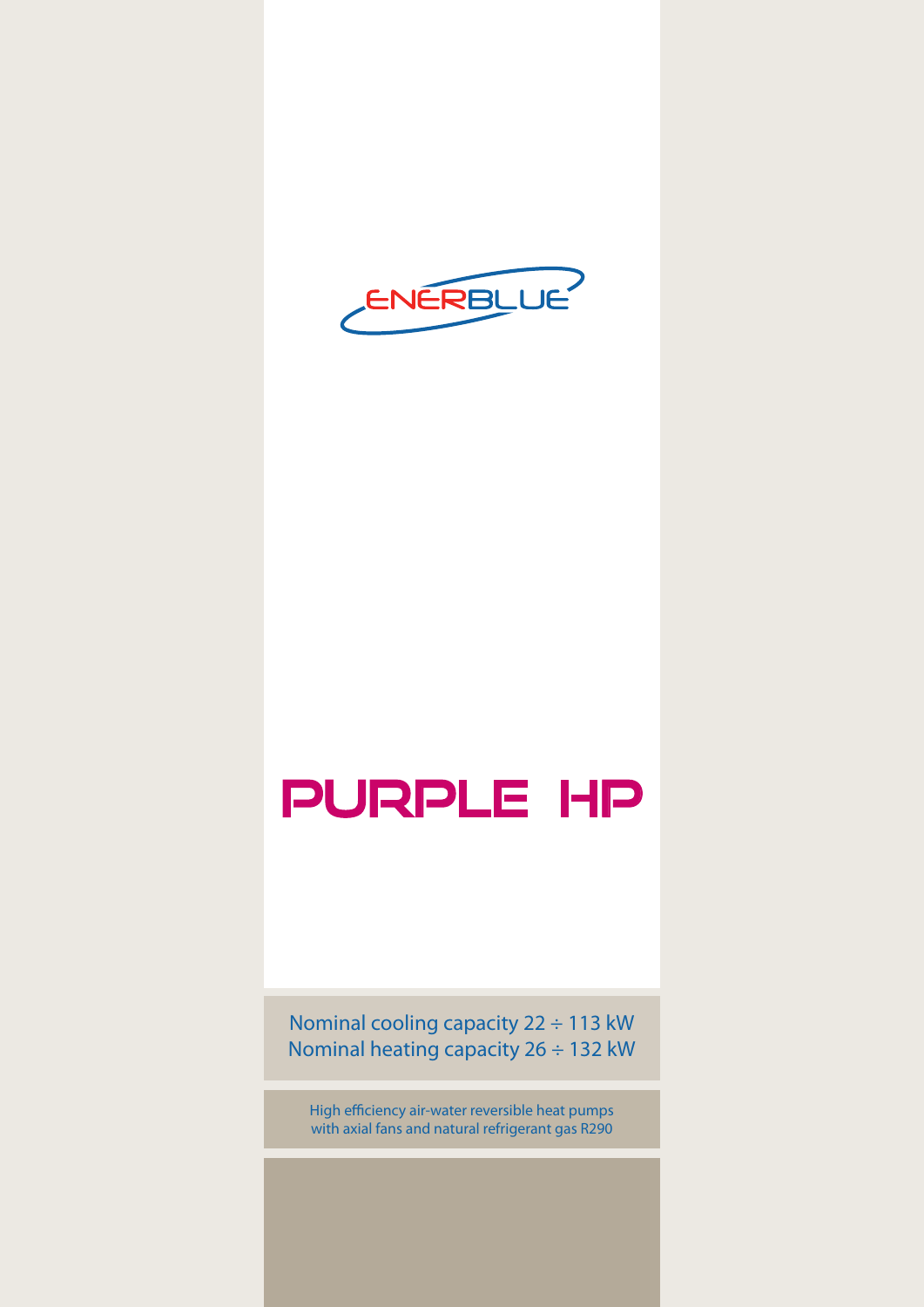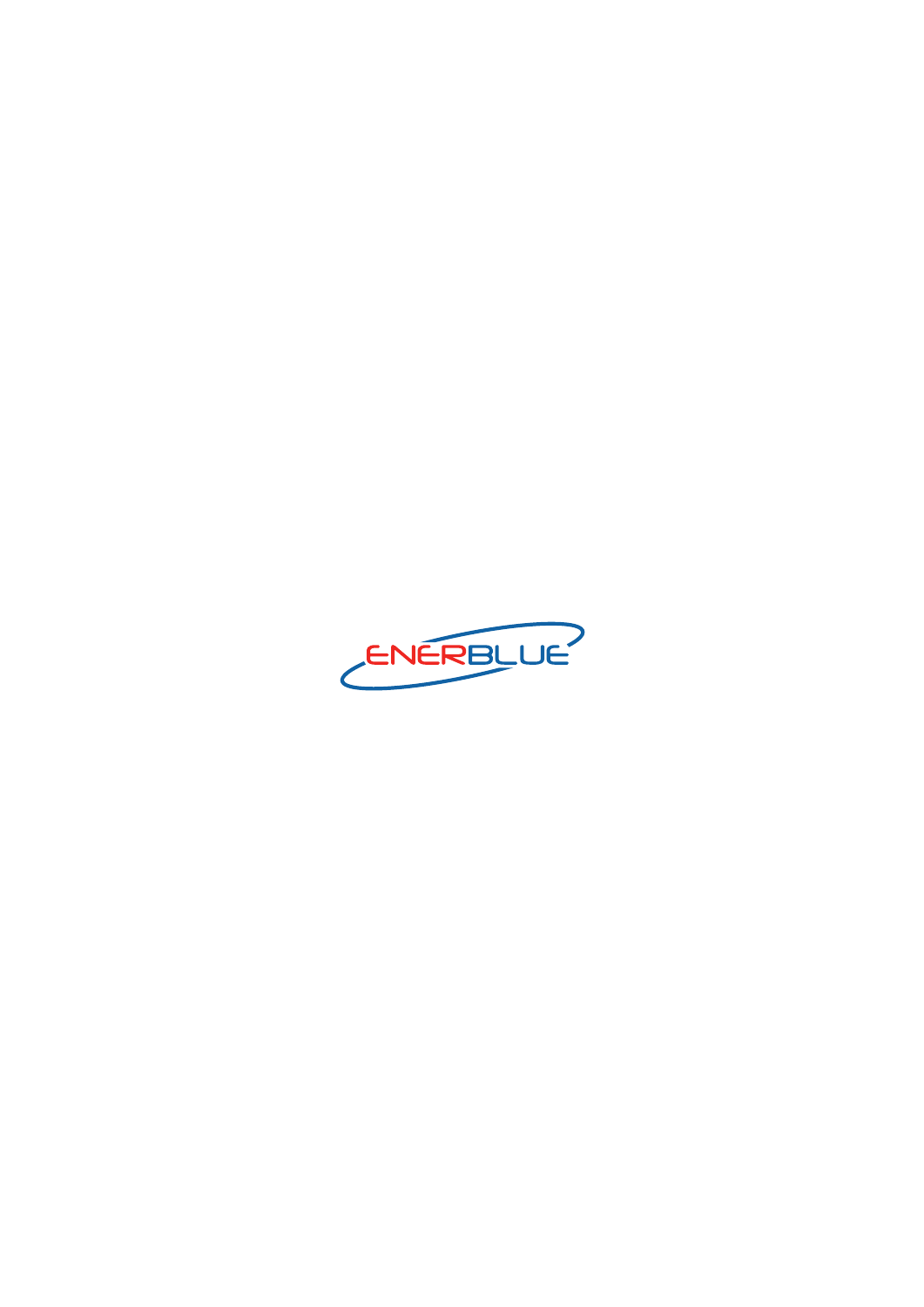## PURPLE HP

High efficiency air-water reversible heat pumps with axial fans and natural refrigerant gas R290



**Standard version** in 13 sizes Cooling capacity (A35;W7) 22 ÷ 113 kW Heating capacity (A7;W45) 26 ÷ 132 kW

### **STRONG POINTS**

- **> R290 refrigerant**
- **> Wide operating limits and power range**
- **> Modularity and full accessibility**
- **> LN version STANDARD**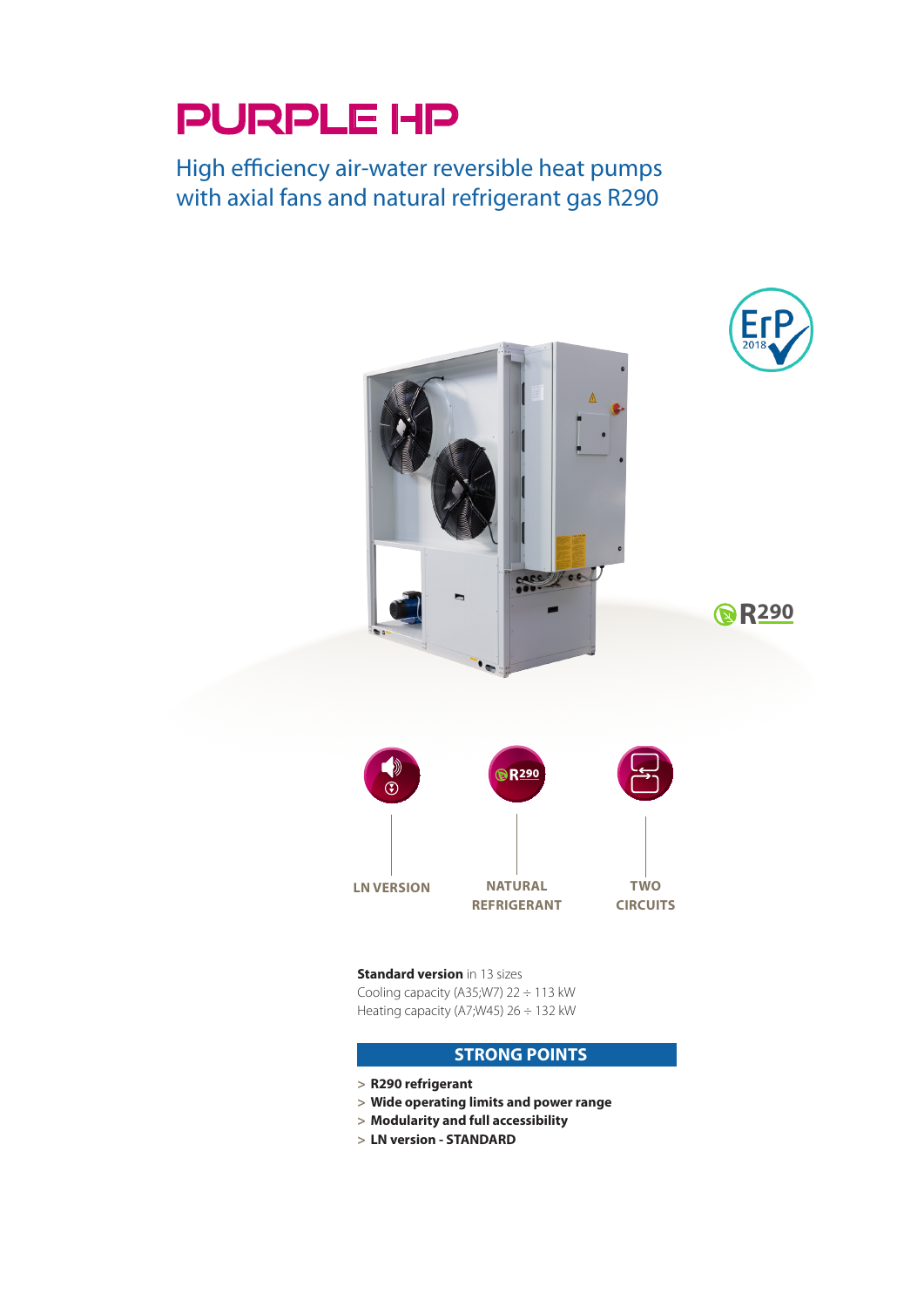## **Technical data PURPLE HP**

| <b>UNIT SIZE</b>                   |           |                       | 8.1            | 10.1           | 12.1           | 15.1                       | 20.1           | 22.1           | 25.1           |
|------------------------------------|-----------|-----------------------|----------------|----------------|----------------|----------------------------|----------------|----------------|----------------|
| <b>Heating (A7; W45) - EN14511</b> |           |                       |                |                |                |                            |                |                |                |
| Nominal heating capacity           | (1)(7)    | kW                    | 25,6           | 30,0           | 35,0           | 38,6                       | 45,6           | 49,7           | 59,7           |
| Total power input                  | (1)(2)(7) | kW                    | 7,7            | 8,8            | 9,5            | 10,6                       | 12,2           | 13,4           | 16,7           |
| COP                                | (1)       |                       | 3,31           | 3,41           | 3,67           | 3,64                       | 3,73           | 3,70           | 3,57           |
| <b>Energy Seasonal Index</b>       |           |                       |                |                |                |                            |                |                |                |
| SCOP                               | (8)       |                       | 2,85           | 2,85           | 2,90           | 2,92                       | 2,95           | 2,94           | 2,88           |
| Seasonal Energy Efficiency η       | (8)       | $\%$                  | 110,7          | 110,7          | 112,7          | 113,6                      | 114,7          | 114,5          | 112,0          |
| Seasonal Energy Class              | (8)       |                       | $A +$          | $A +$          | $A +$          | $A +$                      | $A +$          | $A +$          | $A +$          |
| Cooling (A35; W7) - EN14511        |           |                       |                |                |                |                            |                |                |                |
| Nominal cooling capacity           | (3)(7)    | kW                    | 21,5           | 25,8           | 29,8           | 32,7                       | 38,3           | 44,2           | 49,9           |
| Total power input                  | (2)(3)(7) | kW                    | 7,4            | 8,8            | 9,6            | 10,9                       | 12,1           | 13,5           | 16,9           |
| EER                                | (3)(7)    |                       | 2,90           | 2,93           | 3,10           | 3,02                       | 3,16           | 3,27           | 2,95           |
| <b>Compressor</b>                  |           |                       |                |                |                |                            |                |                |                |
| Type                               |           |                       |                |                |                | Semihermetic Reciprocating |                |                |                |
| Quantity/Refrigerant circuits      |           | $n^{\circ}/n^{\circ}$ | 1/1            | 1/1            | 1/1            | 1/1                        | 1/1            | 1/1            | 1/1            |
| Capacity steps                     |           | $n^{\circ}$           | $\overline{2}$ | $\overline{2}$ | $\overline{2}$ | $\overline{2}$             | $\overline{2}$ | $\overline{2}$ | $\overline{2}$ |
| Oil charge                         |           | $n^{\circ}$           | 2,0            | 2,0            | 2,5            | 2,5                        | 2,5            | 2,5            | 3,5            |
| Refrigerant charge                 |           | kg                    | 3,1            | 3,1            | 4,4            | 4,5                        | 6,1            | 6,1            | 7,6            |
| <b>Axial Fans</b>                  |           |                       |                |                |                |                            |                |                |                |
| Quantity                           |           | $n^{\circ}$           | $\mathbf{1}$   | 1              | $\mathbf{1}$   | 1                          | $\mathbf{1}$   | 1              | 1              |
| Air flow                           |           | $m^3/h$               | 17.964         | 17.964         | 17.078         | 18.146                     | 22.322         | 22.322         | 21.729         |
| User side exchanger                |           |                       |                |                |                |                            |                |                |                |
| Type                               |           |                       |                |                |                | Plates                     |                |                |                |
| Water flow rate (A7/W45)           | (1)       | 1/h                   | 4.401          | 5.168          | 6.021          | 6.646                      | 7.836          | 8.548          | 10.270         |
| Pressure drop (A7/W45)             | (1)       | kPa                   | 24             | 17             | 22             | 17                         | 23             | 27             | 27             |
| <b>Hydraulic module</b>            |           |                       |                |                |                |                            |                |                |                |
| Pump power input                   |           | kW                    | 0,5            | 0,5            | 0,9            | 0,9                        | 1,1            | 1,1            | 1,1            |
| Available pressure (A7/W45)        |           | kPa                   | 194            | 173            | 185            | 181                        | 166            | 160            | 154            |
| <b>Hydraulic connection</b>        |           |                       |                |                |                |                            |                |                |                |
| Connection                         |           |                       | 1"1/4          | 1"1/4          | 1"1/4          | 1"1/4                      | 1"1/2          | 1"1/2          | 2"             |
| <b>Acoustic data (STD version)</b> |           |                       |                |                |                |                            |                |                |                |
| Sound power level                  | (4)(6)    | dBA                   | 73             | 73             | 75             | 75                         | 81             | 81             | 82             |
| Noise pressure level               | (4)(6)    | dBA                   | 56             | 56             | 58             | 58                         | 64             | 64             | 65             |
| <b>Dimension Data</b>              |           |                       |                |                |                |                            |                |                |                |
| Width                              |           | mm                    | 1.940          | 1.940          | 1.940          | 1.940                      | 1.885          | 1.885          | 1.885          |
| Depth                              |           | mm                    | 920            | 920            | 920            | 920                        | 1.213          | 1.213          | 1.213          |
| Height                             |           | mm                    | 2.000          | 2.000          | 2.000          | 2.000                      | 2.388          | 2.388          | 2.388          |
| Delivery weight                    |           | kg                    | 661            | 683            | 740            | 741                        | 747            | 764            | 827            |
| Operating weight                   |           | kg                    | 626            | 648            | 705            | 706                        | 712            | 729            | 792            |

(1) External air temperature 7°C BS, 6°C BU, Inlet-outlet water 40-45 °C<br>(2) Total power input is sum of compressors and funs power input and pump, according with EN 14511<br>(3) External air temperature 35°C, Inlet-outlet wa

(7) Values calculate in compliance with EN 14511<br>(8) According to European Regulation n° 813/2013 and EN14511 - EN14825 for Climat Average(Strasburg) User Application Medium temperature (55°C) Outlet temperature Variable<br>T

**Technical book** purple hp

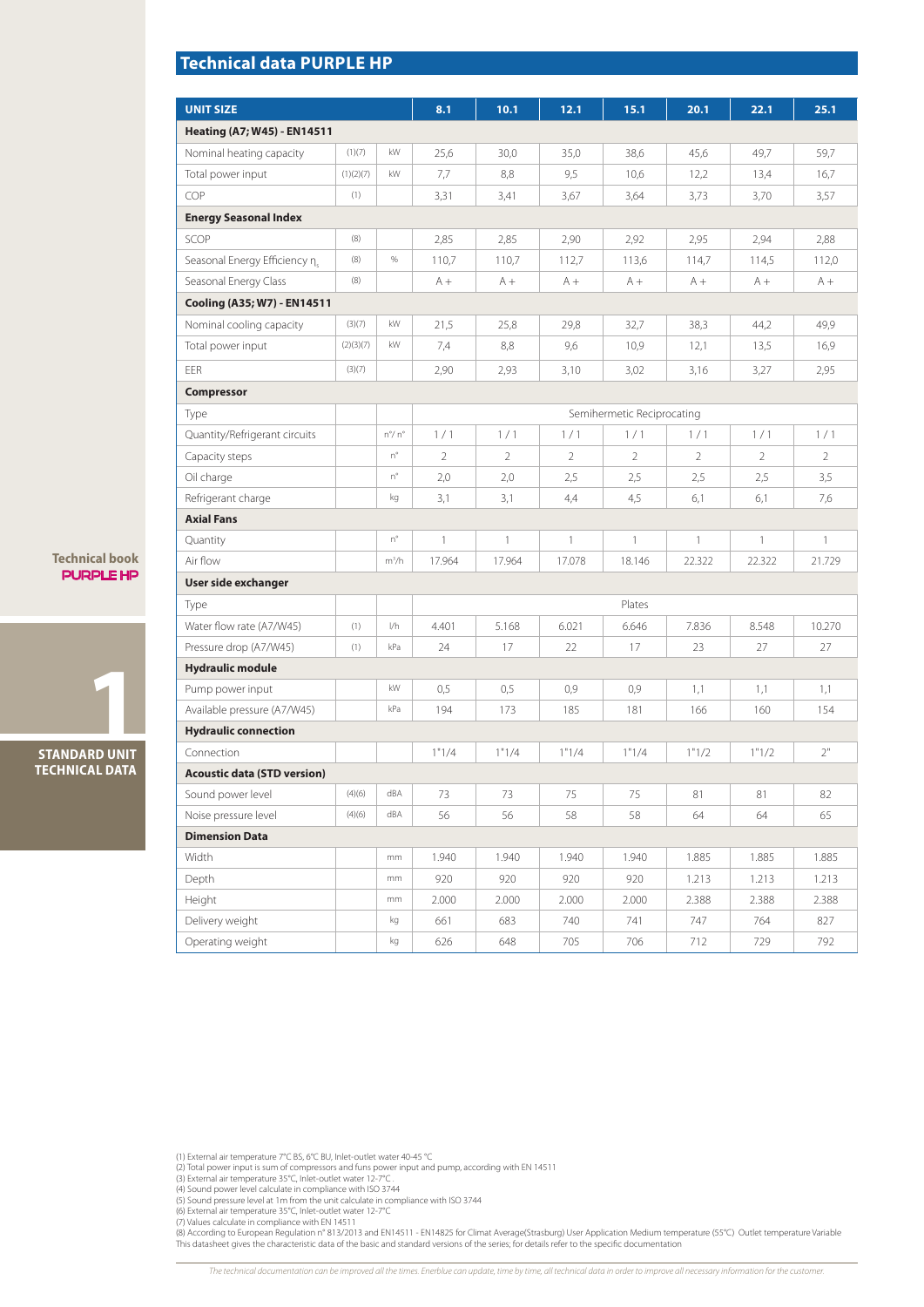## **Technical data PURPLE HP**

| <b>UNIT SIZE</b>                   |           |                       | 30.1           | 15.2           | 20.2           | 22.2                          | 25.2           | 30.2           |  |
|------------------------------------|-----------|-----------------------|----------------|----------------|----------------|-------------------------------|----------------|----------------|--|
| Heating (A7; W45) - EN14511        |           |                       |                |                |                |                               |                |                |  |
| Nominal heating capacity           | (1)(7)    | kW                    | 66,1           | 80,6           | 91,1           | 100,6                         | 119,5          | 131,9          |  |
| Total power input                  | (1)(2)(7) | kW                    | 18,3           | 21,8           | 24,5           | 26,8                          | 33,4           | 36,7           |  |
| COP                                | (1)       |                       | 3,60           | 3,70           | 3,72           | 3,75                          | 3,57           | 3,59           |  |
| <b>Energy Seasonal Index</b>       |           |                       |                |                |                |                               |                |                |  |
| SCOP                               | (8)       |                       | 3,02           | 3,04           | 3,10           | 3,22                          | 3,04           | 3,03           |  |
| Seasonal Energy Efficiency n       | (8)       | $\%$                  | 117,70         | 118,60         | 120,90         | 125,60                        | 118,60         | 118,20         |  |
| Seasonal Energy Class              | (8)       |                       | $A +$          | $A +$          | $A +$          | $A++$                         | $A +$          | $A +$          |  |
| Cooling (A35; W7) - EN14511        |           |                       |                |                |                |                               |                |                |  |
| Nominal cooling capacity           | (3)(7)    | kW                    | 55,5           | 70,0           | 77,7           | 87,3                          | 100,2          | 113,0          |  |
| Total power input                  | (2)(3)(7) | kW                    | 19,0           | 21,3           | 24,4           | 27,4                          | 33,8           | 37,9           |  |
| EER                                | (3)(7)    |                       | 2,92           | 3,28           | 3,19           | 3,19                          | 2,96           | 2,98           |  |
| <b>Compressor</b>                  |           |                       |                |                |                |                               |                |                |  |
| Type                               |           |                       |                |                |                | Semihermetic Reciprocating    |                |                |  |
| Quantity/Refrigerant circuits      |           | $n^{\circ}/n^{\circ}$ | 1/1            | 2/2            | 2/2            | 2/2                           | 2/2            | 2/2            |  |
| Capacity steps                     |           | $n^{\circ}$           | $\overline{2}$ | $\overline{4}$ | $\overline{4}$ | $\overline{4}$                | $\overline{4}$ | $\overline{4}$ |  |
| Oil charge                         |           | $n^{\circ}$           | 3,5            | $2,5 + 2,5$    | $2,5 + 2,5$    | $2,5 + 2,5$                   | $3,5 + 3,5$    | $3,5 + 3,5$    |  |
| Refrigerant charge                 |           | kg                    | 7,8            | $6 + 6$        | $6 + 6$        | $6,1 + 6,1$                   | $7,5 + 7,5$    | $7,7 + 7,7$    |  |
| <b>Axial Fans</b>                  |           |                       |                |                |                |                               |                |                |  |
| Quantity                           |           | $n^{\circ}$           | $\mathbf{1}$   | $\overline{2}$ | $\overline{2}$ | $\overline{2}$                | $\overline{2}$ | $\overline{2}$ |  |
| Air flow                           |           | $m^3/h$               | 21.729         | 44.644         | 44.644         | 44.644                        | 43.458         | 43.458         |  |
| User side exchanger                |           |                       |                |                |                |                               |                |                |  |
| Type                               |           |                       |                |                |                | Duble circuit Plate exchanger |                |                |  |
| Water flow rate (A7/W45)           | (1)       | 1/h                   | 11.364         | 13.866         | 15.662         | 17.299                        | 20.547         | 22.694         |  |
| Pressure drop (A7/W45)             | (1)       | kPa                   | 23             | 30             | 24             | 19                            | 26             | 20             |  |
| <b>Hydraulic module</b>            |           |                       |                |                |                |                               |                |                |  |
| Pump power input                   |           | kW                    | 1,1            | 1,7            | 2,5            | 2,5                           | 2,5            | 2,5            |  |
| Available pressure (A7/W45)        |           | kPa                   | 154            | 183            | 189            | 189                           | 168            | 163            |  |
| <b>Hydraulic connection</b>        |           |                       |                |                |                |                               |                |                |  |
| Connection                         |           |                       | 2"             | 2"             | 2"1/2          | 2"1/2                         | 2"1/2          | 2"1/2          |  |
| <b>Acoustic data (STD version)</b> |           |                       |                |                |                |                               |                |                |  |
| Sound power level                  | (4)(6)    | dBA                   | 82             | 85             | 86             | 86                            | 88             | 88             |  |
| Noise pressure level               | (4)(6)    | dBA                   | 65             | 67             | 68             | 68                            | 70             | 70             |  |
| <b>Dimension Data</b>              |           |                       |                |                |                |                               |                |                |  |
| Width                              |           | mm                    | 1.885          | 2.890          | 2.890          | 2.890                         | 2.890          | 2.890          |  |
| Depth                              |           | mm                    | 1.213          | 1.213          | 1.213          | 1.213                         | 1.213          | 1.213          |  |
| Height                             |           | mm                    | 2.388          | 2.388          | 2.388          | 2.388                         | 2.388          | 2.388          |  |
| Delivery weight                    |           | kg                    | 846            | 1.266          | 1.277          | 1.288                         | 1.434          | 1.456          |  |
| Operating weight                   |           | kg                    | 811            | 1.227          | 1.238          | 1.249                         | 1.390          | 1.412          |  |

**Technical book** purple HP

**2 STANDARD UNIT TECHNICAL DATA**

(1) External air temperature 7°C BS, 6°C BU, Inlet-outlet water 40-45 °C<br>(2) Total power input is sum of compressors and funs power input and pump, according with EN 14511<br>(3) External air temperature 35°C, Inlet-outlet wa

(7) Values calculate in compliance with EN 14511<br>(8) According to European Regulation n° 813/2013 and EN14511 - EN14825 for Climat Average(Strasburg) User Application Medium temperature (55°C) Outlet temperature Variable<br>T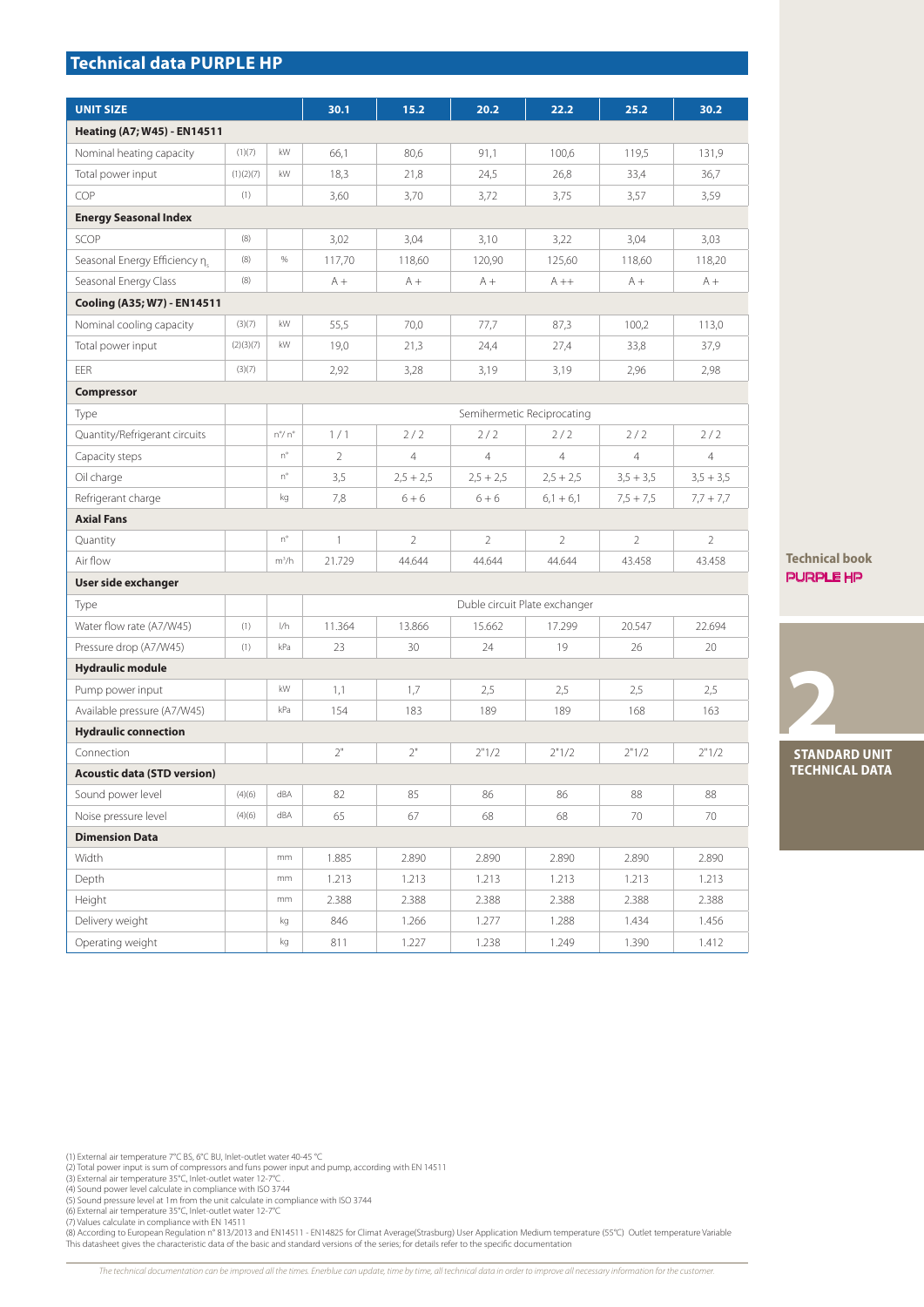## **Electrical data**

| <b>UNIT SIZE</b>         |     |    | 8.1                     | 10.1           | 12.1           | 15.1           | 20.1           | 22.1           | 25.1           |
|--------------------------|-----|----|-------------------------|----------------|----------------|----------------|----------------|----------------|----------------|
|                          |     |    |                         |                |                |                |                |                |                |
| Maximum absorbed power   | (1) | kW | 9,8<br>(10,3)           | 12,2<br>(12,7) | 12,2<br>(13,5) | 13.6<br>(14,8) | 15.4<br>(16,8) | 17.0<br>(18,4) | 20,8<br>(22,2) |
| Full load current        |     |    | 23.9                    | 27.4           | 32.4           | 38.4           | 42.4           | 49.4           | 52,4           |
|                          |     |    | (27,4)                  | (30,9)         | (34,8)         | (40,8)         | (44,9)         | (51,9)         | (54,9)         |
| Maximum starting current |     |    | 60.3                    | 64.4           | 92,2           | 115.6          | 119.5          | 136.4          | 136,4          |
|                          |     |    | (63,8)                  | (67, 9)        | (94,5)         | (117,9)        | (121, 9)       | (138,8)        | (138,8)        |
| Fan nominal power        |     |    | $1 \times 1.6$          | $1 \times 1.6$ | $1 \times 1.6$ | $1 \times 1.6$ | $1 \times 1.6$ | $1 \times 1.6$ | $1 \times 1.6$ |
| Fan nominal current      |     |    | $1 \times 3.9$          | $1 \times 3.9$ | $1 \times 3.9$ | $1 \times 3.9$ | $1 \times 3.9$ | $1 \times 3.9$ | $1 \times 3.9$ |
| Pump nominal power       |     |    | 0,50                    | 0,50           | 0,90           | 0.90           | 1.10           | 1,10           | 1,10           |
| Pump nominal current     |     | kW | 3,46                    | 3,46           | 2,61           | 2,61           | 2.70           | 2,39           | 2,39           |
| Power supply             |     | A  | 400/3N~/50 ±5%          |                |                |                |                |                |                |
| Auxiliary Power supply   |     | kW | $230/1 \sim 50 \pm 5\%$ |                |                |                |                |                |                |

| <b>UNIT SIZE</b>         |     |    | 30.1                    | 15.2             | 20.2              | 22.2             | 25.2             | 30.2             |  |
|--------------------------|-----|----|-------------------------|------------------|-------------------|------------------|------------------|------------------|--|
| Maximum absorbed power   | (1) | kW | 23,0<br>(24,4)          | 27,1<br>(28,6)   | 30.8<br>(33,3)    | 34.0<br>(36,5)   | 41.6<br>(44,1)   | 46.0<br>(48,5)   |  |
| Full load current        |     |    | 60,4<br>(62,9)          | 76,8<br>(83,4)   | 84.8<br>(89,4)    | 98,8<br>(103,4)  | 104.8<br>(109,4) | 120.8<br>(125,4) |  |
| Maximum starting current |     |    | 163,7<br>(166,1)        | 154.0<br>(160,6) | 161.9<br>(166, 4) | 185.8<br>(190,3) | 188.8<br>(193,3) | 224.1<br>(228,6) |  |
| Fan nominal power        |     |    | $1 \times 1.6$          | $2 \times 1.6$   | $2 \times 1.6$    | $2 \times 1.6$   | $2 \times 1.6$   | $2 \times 1.6$   |  |
| Fan nominal current      |     |    | $1 \times 3.9$          | $2 \times 3.9$   | $2 \times 3.9$    | $2 \times 3.9$   | $2 \times 3.9$   | $2 \times 3.9$   |  |
| Pump nominal power       |     |    | 1.10                    | 1.73             | 2,45              | 2,45             | 2,45             | 2,45             |  |
| Pump nominal current     |     | kW | 2,39                    | 3,15             | 4.53              | 4.53             | 4,53             | 4,53             |  |
| Power supply             |     | A  | 400/3N~/50 ±5%          |                  |                   |                  |                  |                  |  |
| Auxiliary Power supply   |     | kW | $230/1 \sim 50 \pm 5\%$ |                  |                   |                  |                  |                  |  |

**Technical book** purple hp



(1) Mains power supply to allow unit operation<br>(2) Units with storage tank and pumps or units with exclusively pumps<br>"(3) Maximum current before safety cut-outs stop the unit. This value is never exceeded and must be used

(4) Maximum starting current calculated considering the bigger size compressor starting current plus the maximum absorbed power of the other electrical devices (pumps, fans)

*The technical documentation can be improved all the times. Enerblue can update, time by time, all technical data in order to improve all necessary information for the customer.*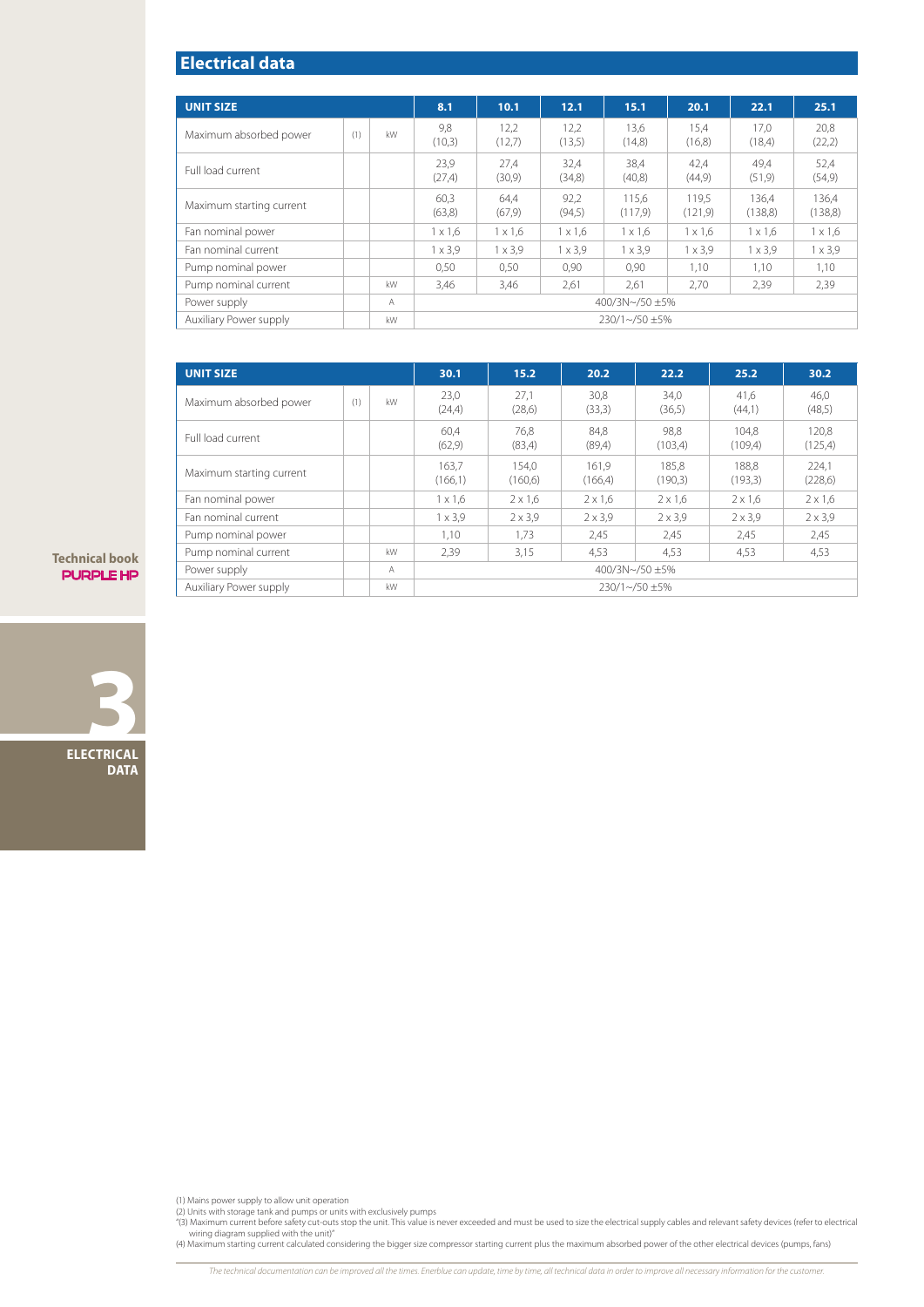## **COOLING**



#### **Notes**

**>** The thermal gradient to the utility side exchanger must be between 3°C and 6°C

**>** The unit can only operate in this area with evaporator side glycol water

## **HEATING**



#### **Notes**

- **>** The thermal head to the utility side exchange must be between 3°C and 6°C
- **>** Operating outside the operating limits may cause the safety devices to intervene or serious malfunctions
- **>** The temperature of inlet water to utility side exchanger cannot be less than 25°C
- **>** The unit can work within this field but NOT CONTINUOUSLY
- **>** Within the operating limits, the fan section may be subject to modulation
- **>** Within the operating limits, to limit the flow temperature, the unit may be subject to choking

#### **Technical book** purple HP